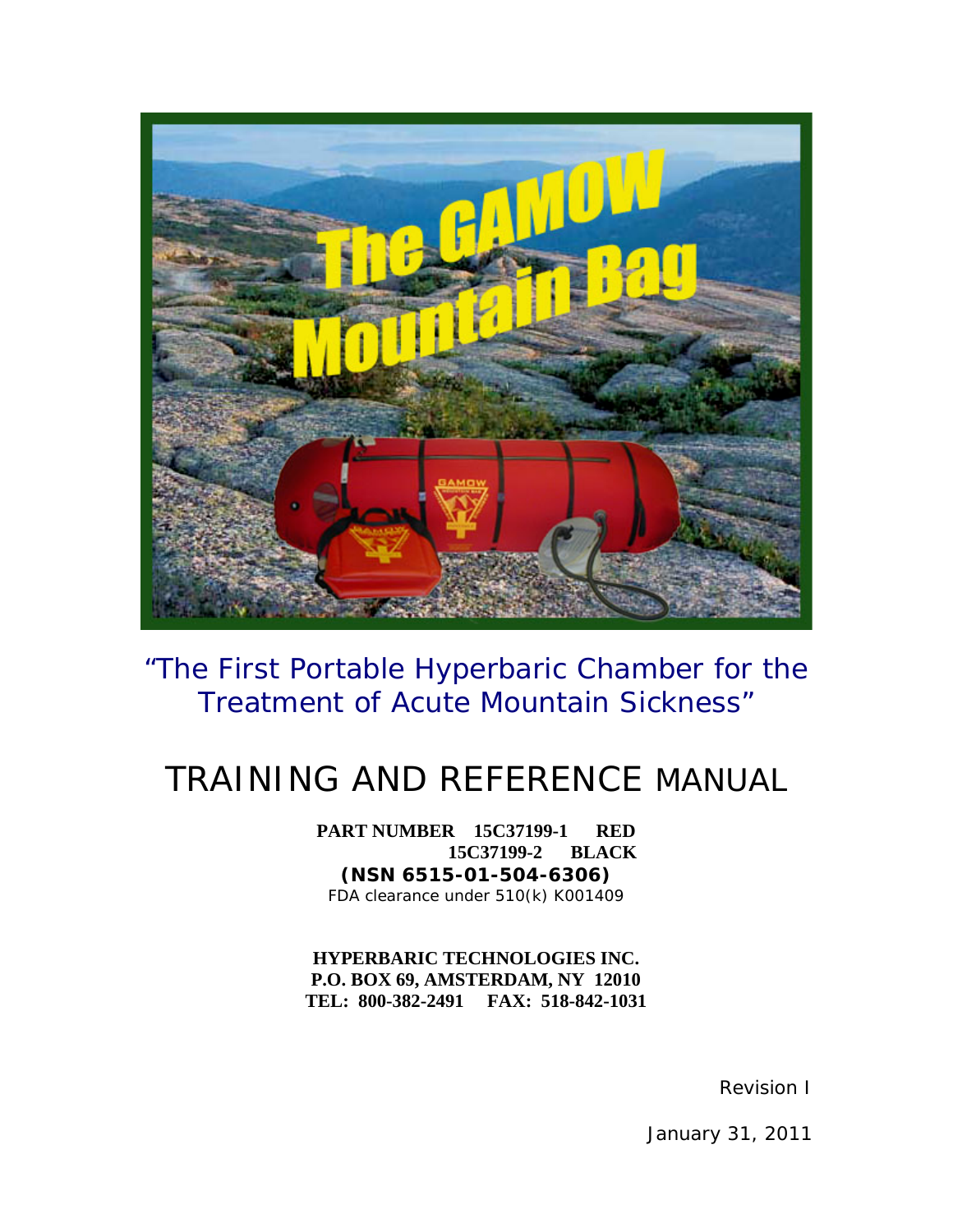| <b>REQUIRED READING</b>                                 | 3        |
|---------------------------------------------------------|----------|
| <b>CHAPTER 1: INTRODUCTION TO MOUNTAIN SICKNESS</b>     | 3        |
| Introduction                                            | 3        |
| <b>Acute Mountain Sickness (AMS)</b>                    | 3        |
| Incidence                                               | 3        |
| Frequency of AMS<br>Physiology                          | 4<br>5   |
| Physics of Altitude                                     | 5        |
| <b>Simulated Descent</b>                                | 6        |
| <b>CHAPTER 2: THE GAMOW BAG AS TREATMENT</b>            | 7        |
| Introduction                                            | 8        |
| Acute Mountain Sickness (AMS)                           | 8        |
| <b>Typical Treatment</b>                                | 8,9      |
| <b>Rescuer Capability</b><br>$\bullet$                  | 9        |
| <b>Transportation Availability</b><br>$\bullet$         | 9        |
| Methods<br>$\bullet$                                    | 9        |
| Transportation Difficulty/Conditions                    | 10<br>11 |
| New Treatment: The Gamow Bag<br><b>Use</b><br>$\bullet$ | 11       |
| Precautions                                             | 11       |
|                                                         |          |
| <b>CHAPTER 3: GAMOW BAG COMPONENT DESCRIPTION</b>       | 13       |

| The Gamow Bag | 14 |
|---------------|----|
| Air Pump      | 15 |
| Intake Valve  | 15 |
| Relief Valve  | 16 |
| Zipper        | 16 |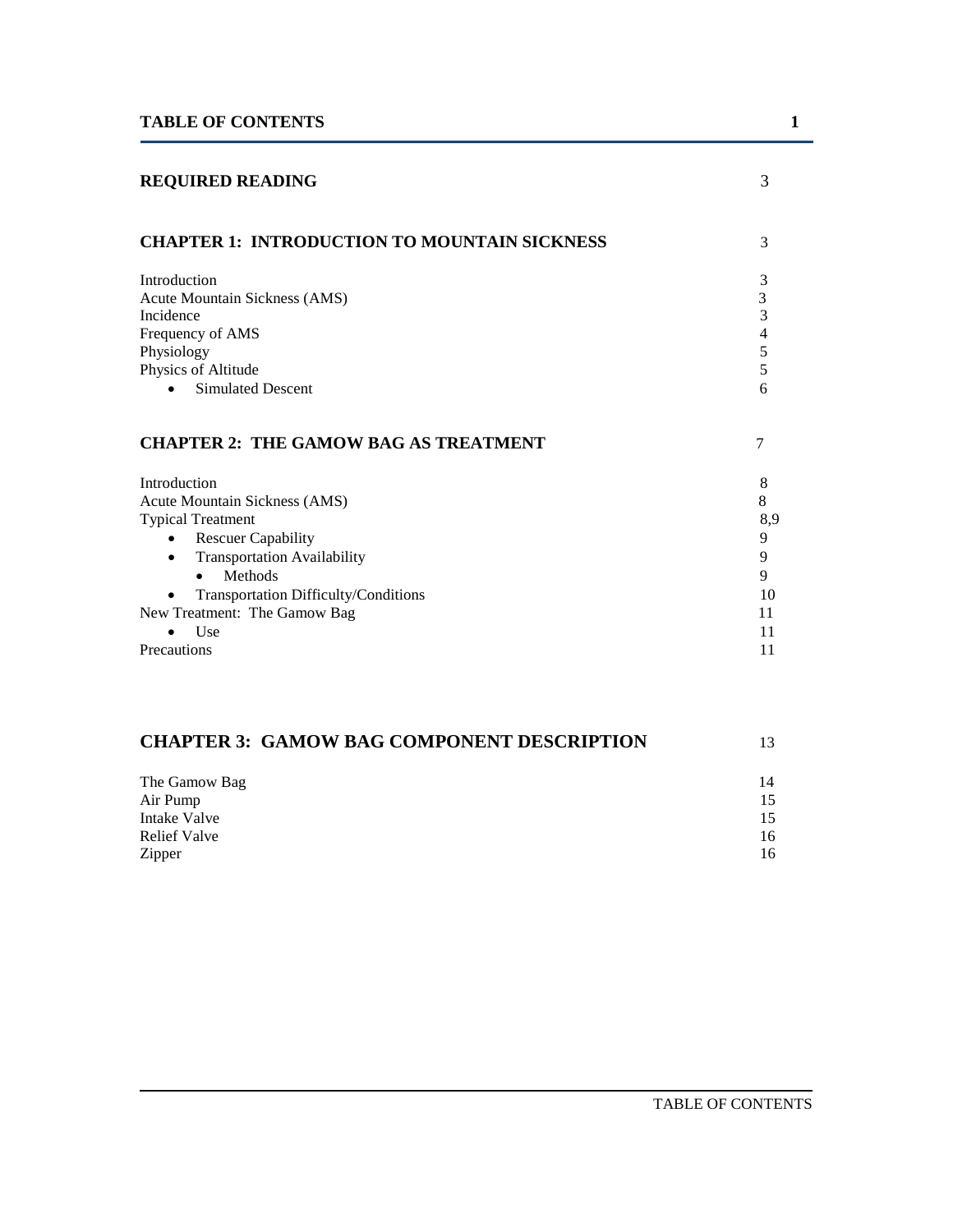| <b>CHAPTER 4: SETTING UP AND OPERATING THE GAMOW BAG</b>                |    |  |  |
|-------------------------------------------------------------------------|----|--|--|
| Preparation                                                             | 18 |  |  |
| Removal from the Carrying Bag                                           | 18 |  |  |
| Set-Up                                                                  | 18 |  |  |
| Operating the Gamow Bag (continuous venting)                            | 19 |  |  |
| <b>Important Procedures</b><br>$\bullet$                                | 20 |  |  |
| Removing the Victim<br>$\bullet$                                        | 20 |  |  |
| <b>CHAPTER 5: VICTIM CONSIDERATIONS</b>                                 | 21 |  |  |
| Things to Consider Before Using The Gamow Bag                           | 21 |  |  |
| <b>CHAPTER 6: SAFETY CONSIDERATIONS</b>                                 | 22 |  |  |
| Safety and The Gamow Bag                                                | 22 |  |  |
| Otic Barotrauma<br>$\bullet$                                            | 22 |  |  |
| Pulmonary Hyperexpansion<br>$\bullet$                                   | 23 |  |  |
| <b>Excessive Carbon Dioxide Exposure</b><br>$\bullet$                   | 23 |  |  |
| <b>CHAPTER 7: PRODUCT SPECIFICATONS</b>                                 | 24 |  |  |
| Volume of Gamow Bag                                                     | 24 |  |  |
| Weight                                                                  | 24 |  |  |
| <b>Pressure Relief Valve</b>                                            | 24 |  |  |
| Time to Inflate                                                         | 24 |  |  |
| Pumps Per Minute (ppm) To Maintain Pressure and to Flush Carbon Dioxide | 24 |  |  |

### **REQUIRED READING**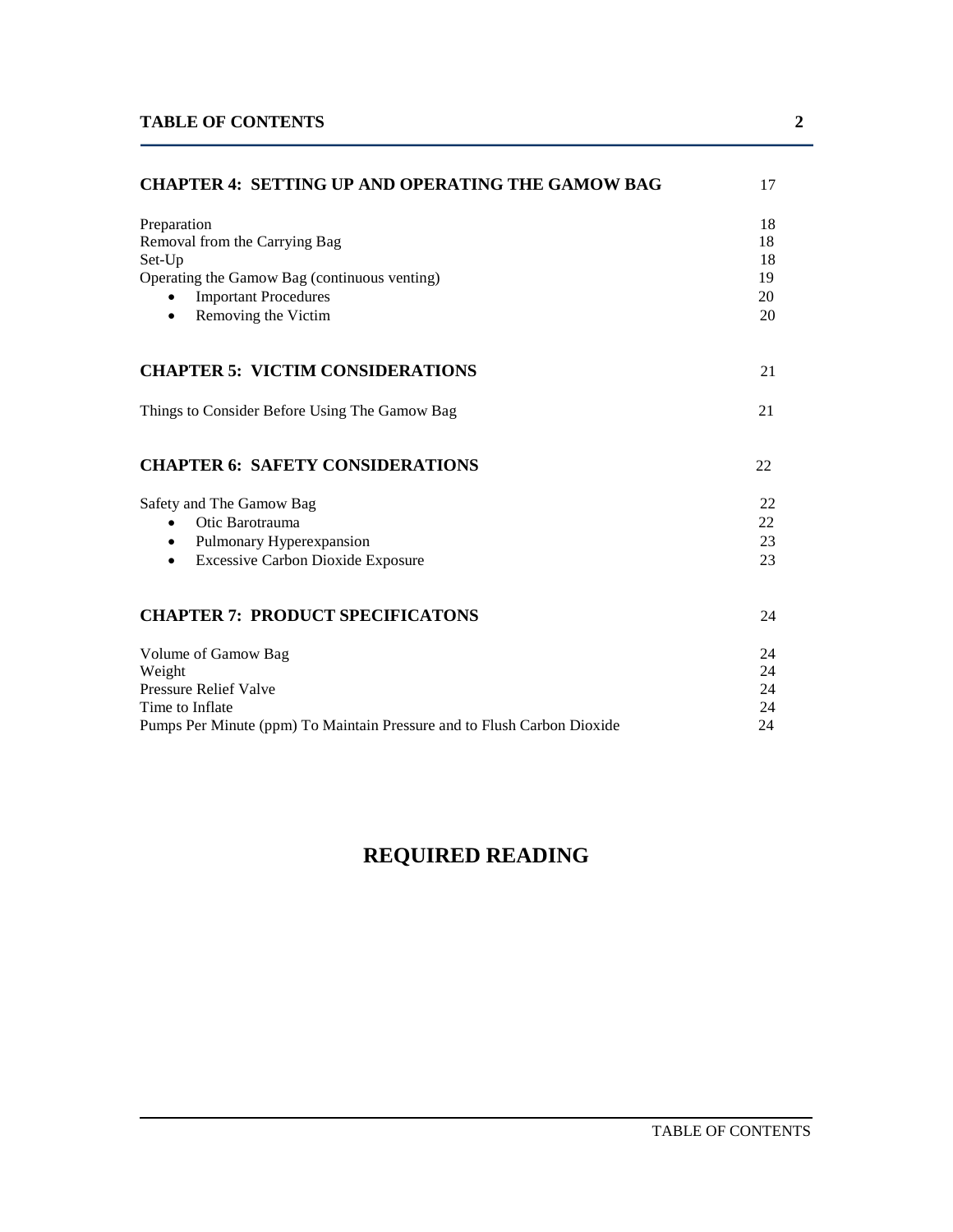#### **PURPOSE**

This manual explains and discusses all functional aspects of The Gamow Bag and is to be used for training and reference.

#### **INTRODUCTION**

Welcome to The Gamow Bag Training and Reference Manual. This manual is designed to take you stepby-step through each functional aspect of the Gamow Bag and to serve as an outline for Distributors and Trekking Coordinators/Leaders.

#### **INTENDED AUDIENCES**

- **Distributors**
- Trekking Coordinators/Leaders
- Trekking Guides
- Medical Personnel

#### **CAUTIONS**

The Gamow Bag has been designed as a portable device to provide temporary first aid treatment to patients suffering from varying degrees of acute mountain sickness on location, and is to be used *only* by trained users. Because most first aid devices are used in unpredictable environments, a controlled set of conditions is not possible. With that key point in mind, use The Gamow Bag *only* as prescribed in this manual. **This product has not been tested in accordance with ASME PVHO standards. This chamber is a Class II medical device. Caution: Federal law restricts this device to sale by or on the order of a physician.**

The training and reference material contained in this manual should be used in conjunction with standard medical protocol and *is not* intended to supersede any established medical protocol for standard victim care.

Although the use of hyperbaric therapy as an effective first aid treatment is well established, The Gamow Bag should *only* be used on a temporary or emergency basis when standard medical care *is not* available.

**WARNING: This device is intended for use with ambient air. DO NOT use with enriched oxygen concentrations.**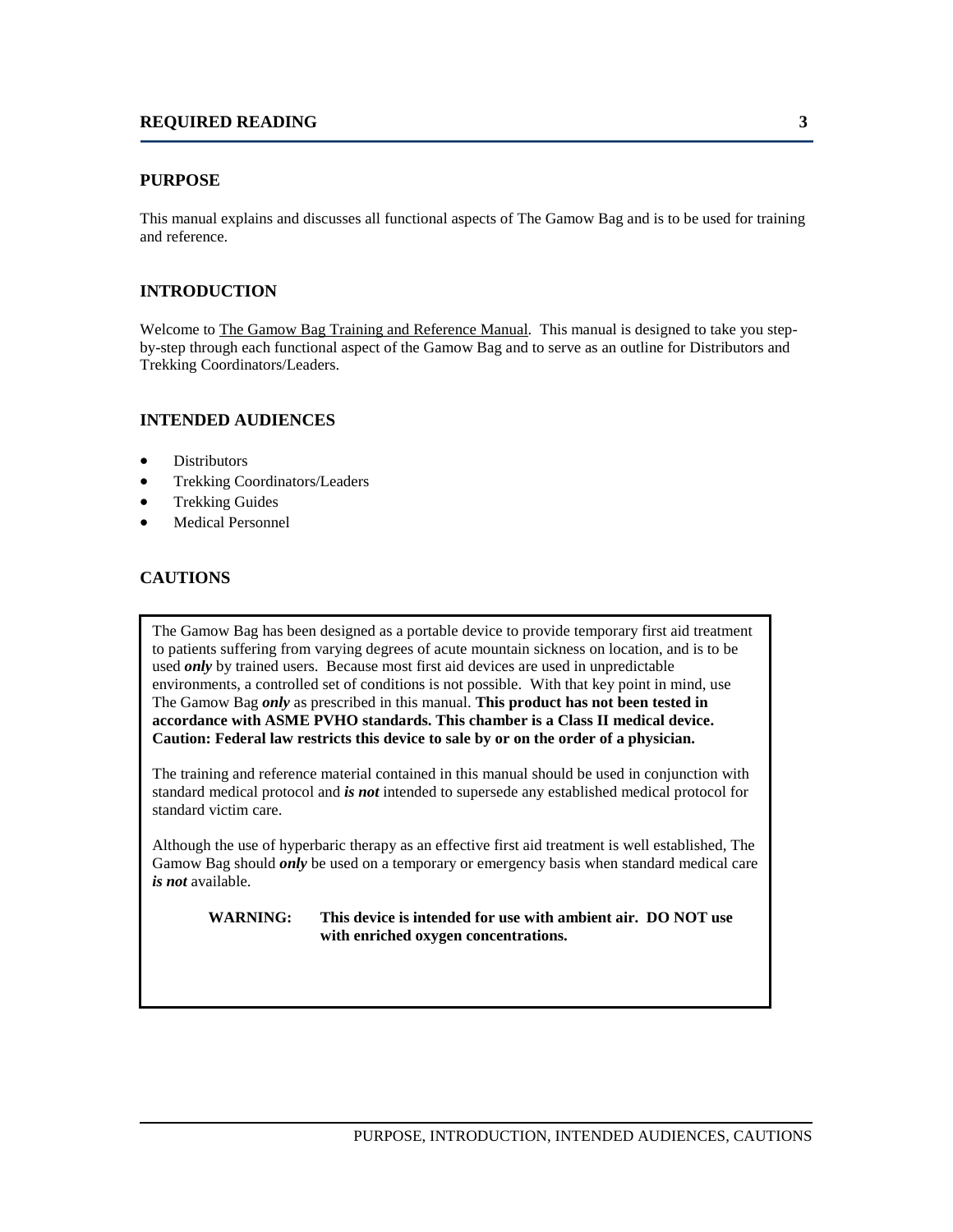#### **FREQUENCY OF AMS**

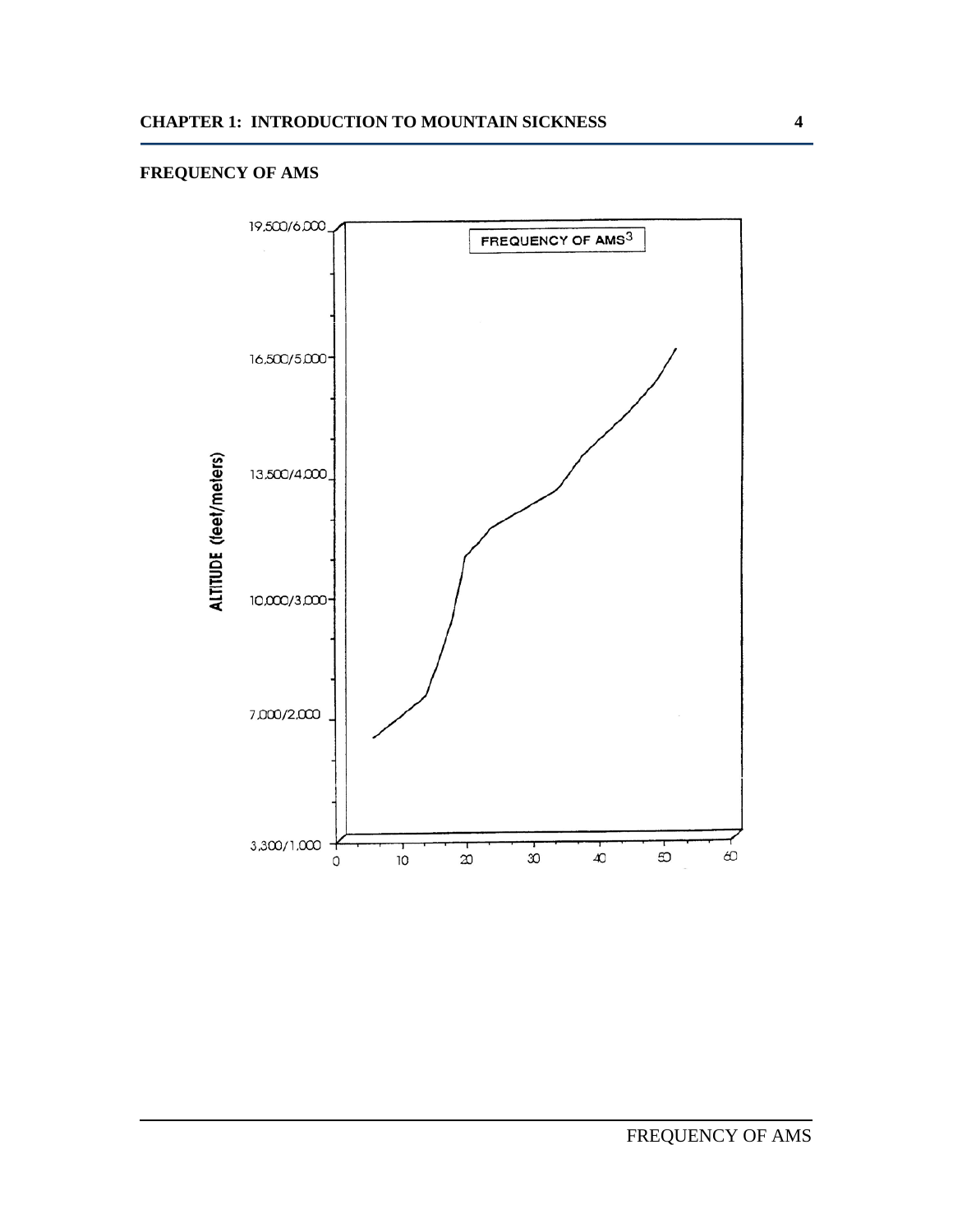#### **PHYSIOLOGY**

The complex sequence of physiological changes that lead to all types of altitude illness is not yet fully understood. It is felt, however, that a low oxygen pressure combined with a low total barometric pressure is the initial inciting event.

The decreased pressure at 3000m (9843ft) results in an arterial  $PO<sub>2</sub> (PaO<sub>2</sub>)$  of less that 60 mm Hg, a level generally regarded as hypoxic. Above  $6000m$  (19696ft) the PaO<sub>2</sub> can drop to as low as 30mm Hg.

A gradual ascent of 300m (984ft) per day at altitudes over 3000m (9843ft) is usually effective in reducing the chances of suffering from AMS.



#### **PHYSICS OF ALTITUDE**

It is common knowledge that as one ascends in altitude the air becomes "thinner" and the barometric pressure drops. This is due to the fact that air has weight and that the air pushing down from above makes up the barometric pressure.

However, the change  $(\Delta)$  in the barometric pressure with increasing altitude is not even. This uneven increase is described in theory, by the gravitational distribution  $law<sup>4</sup>$  which calculates the change  $(\Delta)$  caused by the mass of air above you. The graph on the left illustrates how pressures changes as you increase in altitude.

Depending on weather conditions, seasons, and geographic locations barometric pressures can vary significantly.

An equation such as the gravitational distribution law is quite useful in predicting approximate changes in altitude that are simulated when using The Gamow Bag portable hyperbaric chamber.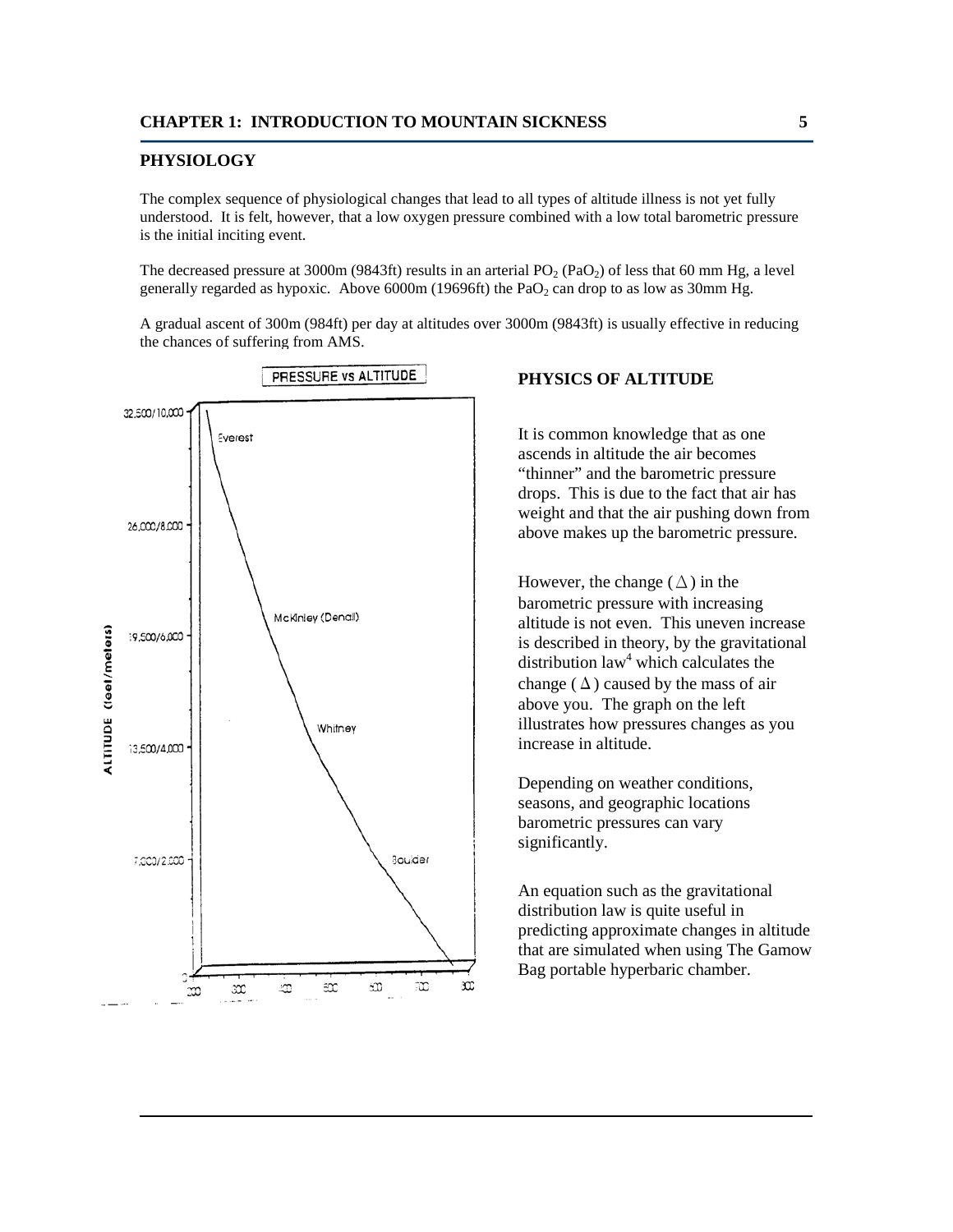#### **Simulated Descent**

The following table shows the altitude that is simulated when using a Gamow Bag that is pressurized to 2 psi (103 mm Hg). It can be seen that the maximum possible descent would be from the top of Everest at about 9000m (29,529ft) to about 6198m (20,334ft); **a descent of about 2800m (9195ft):**

| <b>AMBIENT CONDITIONS</b> |                | <b>INSIDE GAMOW BAG</b> |         |         |       |                      |
|---------------------------|----------------|-------------------------|---------|---------|-------|----------------------|
| Meters                    | Feet           | mm Hg                   | Meters  | Feet    | mm Hg | $\Delta$ Change (ft) |
| $\overline{0}$            | $\overline{0}$ | 760                     | $-1022$ | $-3353$ | 863   | 3353                 |
| 300                       | 984            | 731                     | $-751$  | $-2464$ | 834   | 3448                 |
| 600                       | 1969           | 705                     | $-495$  | $-1624$ | 808   | 3593                 |
| 900                       | 2953           | 679                     | $-232$  | $-761$  | 782   | 3714                 |
| 1200                      | 3937           | 654                     | 24      | 78      | 757   | 3859                 |
| 1500                      | 4921           | 630                     | 288     | 945     | 733   | 3976                 |
| 1800                      | 5906           | 607                     | 535     | 1755    | 710   | 4151                 |
| 2100                      | 6890           | 584                     | 798     | 2618    | 687   | 4272                 |
| 2400                      | 7874           | 562                     | 1054    | 3458    | 665   | 4416                 |
| 2700                      | 8859           | 541                     | 1310    | 4298    | 645   | 4561                 |
| 3000                      | 9843           | 522                     | 1555    | 5102    | 626   | 4741                 |
| 3300                      | 10827          | 503                     | 1805    | 5922    | 607   | 4905                 |
| 3600                      | 11812          | 484                     | 2053    | 6736    | 588   | 5076                 |
| 3900                      | 12796          | 466                     | 2299    | 7543    | 570   | 5253                 |
| 4200                      | 13780          | 449                     | 2544    | 8347    | 553   | 5433                 |
| 4500                      | 14765          | 433                     | 2787    | 9144    | 537   | 5621                 |
| 4800                      | 15749          | 417                     | 3028    | 9935    | 521   | 5814                 |
| 5100                      | 16733          | 401                     | 3268    | 10722   | 505   | 6011                 |
| 5400                      | 17717          | 387                     | 3505    | 11500   | 491   | 6217                 |
| 5700                      | 18702          | 372                     | 3741    | 12274   | 476   | 6428                 |
| 6000                      | 19686          | 359                     | 3975    | 13042   | 463   | 6644                 |
| 6300                      | 20670          | 345                     | 4206    | 13800   | 449   | 6870                 |
| 6600                      | 21655          | 333                     | 4436    | 14555   | 437   | 7100                 |
| 6900                      | 22639          | 320                     | 4664    | 15303   | 424   | 7336                 |
| 7200                      | 23623          | 309                     | 4890    | 16044   | 413   | 7579                 |
| 7500                      | 24608          | 297                     | 5113    | 16776   | 401   | 7832                 |
| 7800                      | 25592          | 286                     | 5335    | 17504   | 390   | 8088                 |
| 8100                      | 26576          | 276                     | 5554    | 18223   | 380   | 8353                 |
| 8400                      | 27560          | 266                     | 5771    | 18935   | 370   | 8625                 |
| 8700                      | 28545          | 256                     | 5986    | 19640   | 360   | 8905                 |
| 9000                      | 29529          | 246                     | 6198    | 20334   | 350   | 9195                 |
|                           |                |                         |         |         |       |                      |

Simulated Descent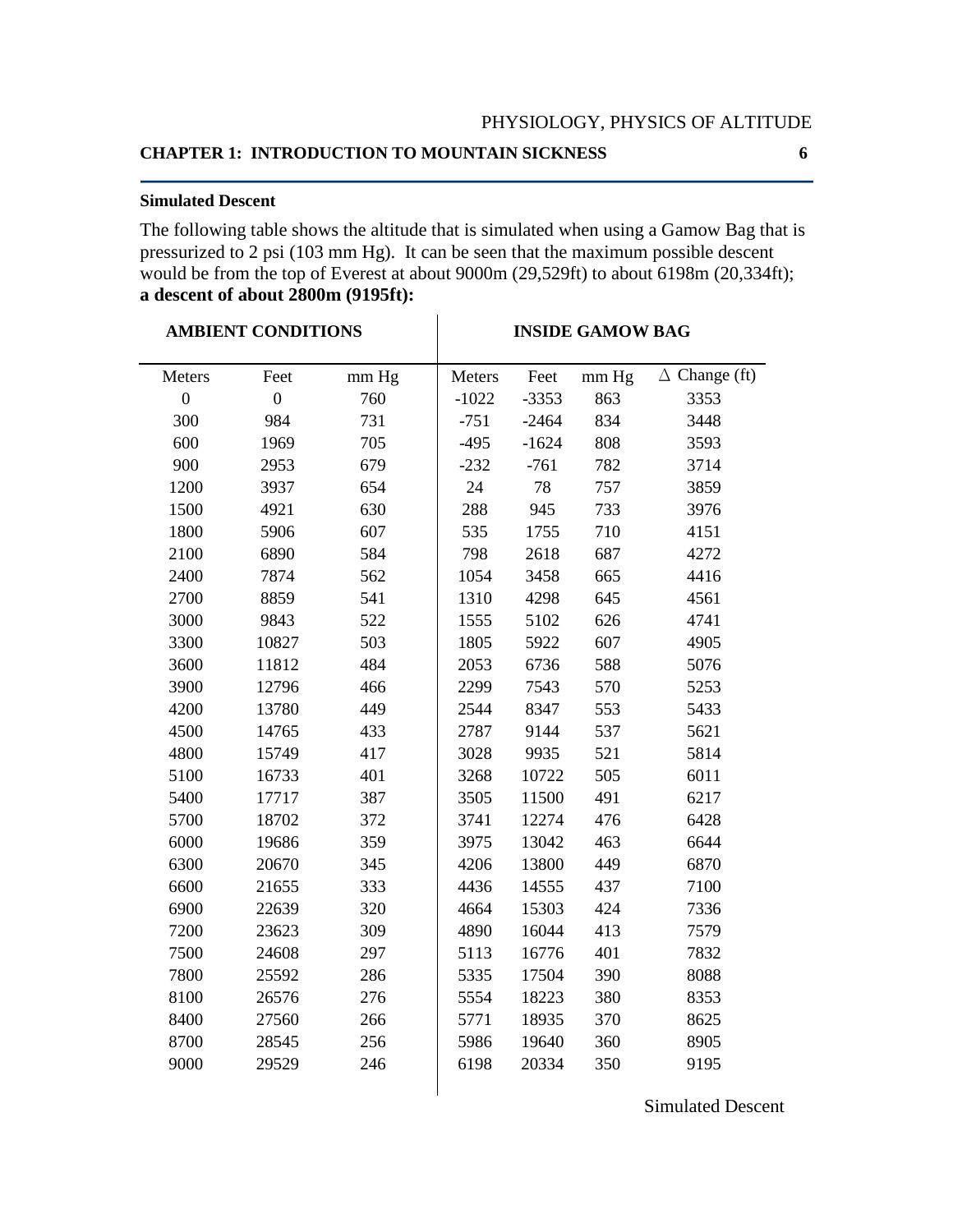# **CHAPTER 2: THE GAMOW BAG AS TREATMENT**

This is **The Gamow Bag as Treatment** chapter and it discusses the following aspects of The Gamow Bag:

- Acute Mountain Sickness (AMS)
- Typical Treatment
	- Victim Capability
	- Rescuer Capability
	- Transportation Availability
	- Methods
	- Transportation Difficulty/Conditions
	- New Treatment: The Gamow Bag
	- Use Precautions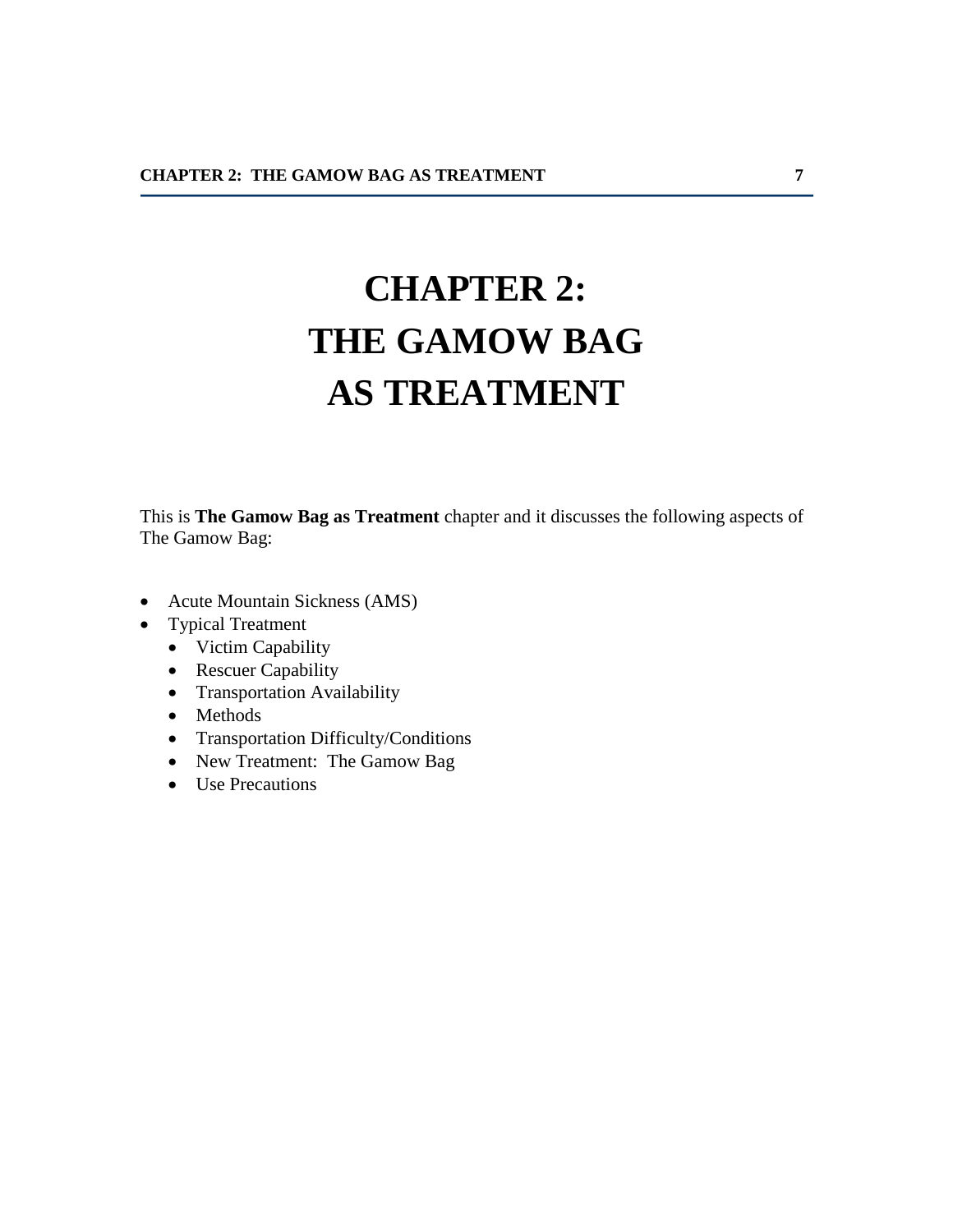#### **INTRODUCTION**

The Gamow Bag has been designed as a portable device to provide temporary first aid treatment to victims suffering from varying degrees of acute mountain sickness on location, and is to be used *only* by trained users.

The training and reference material contained in this manual should be used in conjunction with standard medical protocol and *is not* intended to supersede any established medical protocol for standard victim care.

Although the use of hyperbaric therapy as an effective first aid treatment is well established, The Gamow Bag should *only* be used on a temporary or emergency basis when standard medical care *is not* available.

WARNING: This device is intended for use with ambient air. DO NOT use with enriched oxygen concentrations.

#### **ACUTE MOUNTAIN SICKNESS (AMS)**

Acute Mountain Sickness affects thousands of people each year who ascend rapidly to altitudes above 2500m (8202ft). AMS is usually characterized by:

- Headache
- Nausea
- Dizziness

#### **TYPICAL TREATMENT**

Up until now, after a person had been diagnosed as having AMS, the *only* safe and reliable method of treatment was for the victim to be physically moved to a lower altitude. However, physically moving an Acute Mountain Sickness victim is often not very easy nor very practical. Why?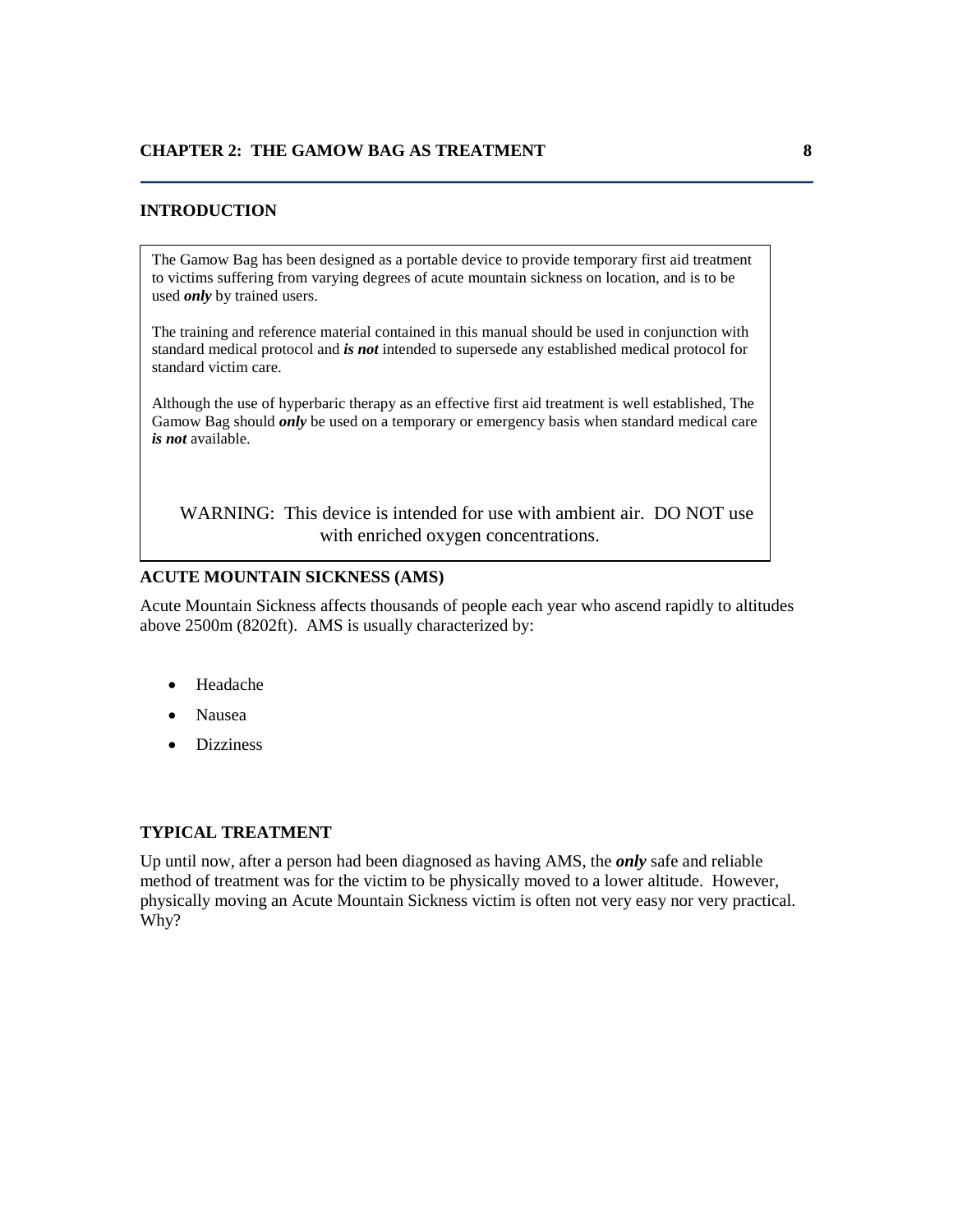### INTRODUCTION, AMS, TYPICAL TREATMENT **CHAPTER 2: THE GAMOW BAG AS TREATMENT 9**

#### **TYPICAL TREATMENT**

At high altitudes there are several factors that significantly influence physically moving a victim.

#### **Rescuer Capability**

Since in most cases an Acute Mountain Sickness victim cannot help themselves to lower altitudes, someone else, or a team of other climbers, must assist this person. Again, remember that this rescue is taking place at high altitudes, the rescuer(s) are exerting a great deal of energy in a low oxygen content atmosphere, and that they too are possibly suffering from some of the same symptoms as the Acute Mountain Sickness victim that they are trying to rescue. Because of these problems, the rescuers capability to help the victim diminishes very quickly; many times leaving the rescuer as another victim.

#### **Transportation Availability**

After a person is diagnosed as having some type of Acute Mountain Sickness, a descent to lower altitudes is imperative to survival. The problem is how to get them to these lower altitudes.

#### **Methods**

- An escorted descent to lower altitudes if the victim is capable (rarely) of walking/moving; if the victim is not capable (most cases) of walking/moving, this victim must be carried by another climber, or carried on a litter by several climbers.
- Emergency pickup by airplane or helicopter, provided that there is a vehicle available, that there is suitable landing field, and that the pickup point is not too high for a helicopter to land/takeoff.

Although the two methods described above are possible, they are rarely accomplished without extreme difficulty, personal hardship, danger, and uncertainty.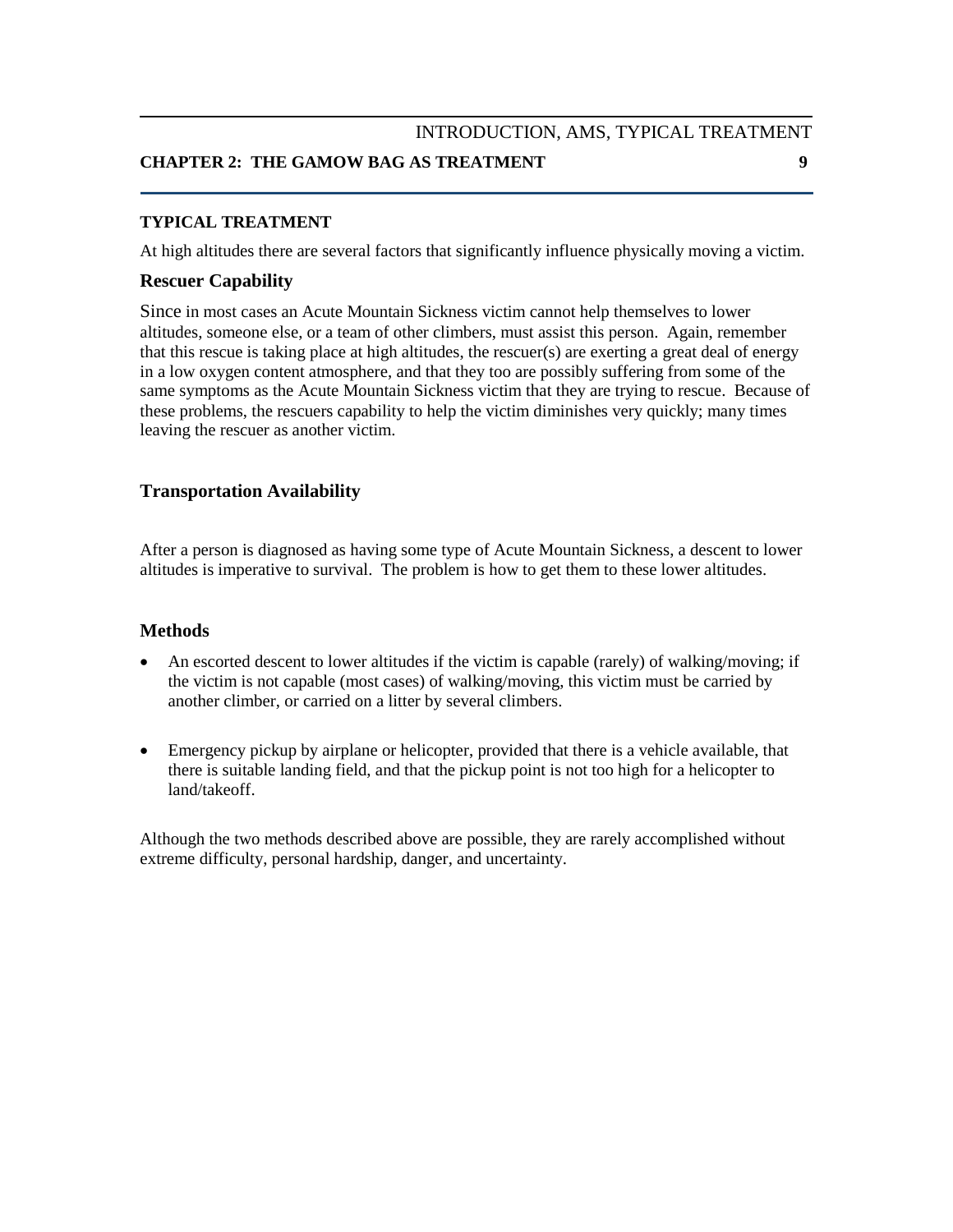### TYPICAL TREATMENT, Victim/Rescuer Capability, Transportation Availability **CHAPTER 2: THE GAMOW BAG AS TREATMENT 10**

#### **Transportation Difficulty/Conditions**

While an escorted descent to lower altitudes, a litter, or an emergency pickup are possible transportation solutions, consideration and respect must be given to the ambient conditions tin which the rescue will take place.

Depending on ambient conditions:

- additional cases of Acute Mountain Sickness
- cold/dark
- ice
- snow
- extreme fatigue
- rescuer injury
- disorientation
- victim's condition deteriorating
- lack of a suitable landing field; altitude too high for a helicopter
- burden of the litter

Transportation difficulties and problems can greatly increase.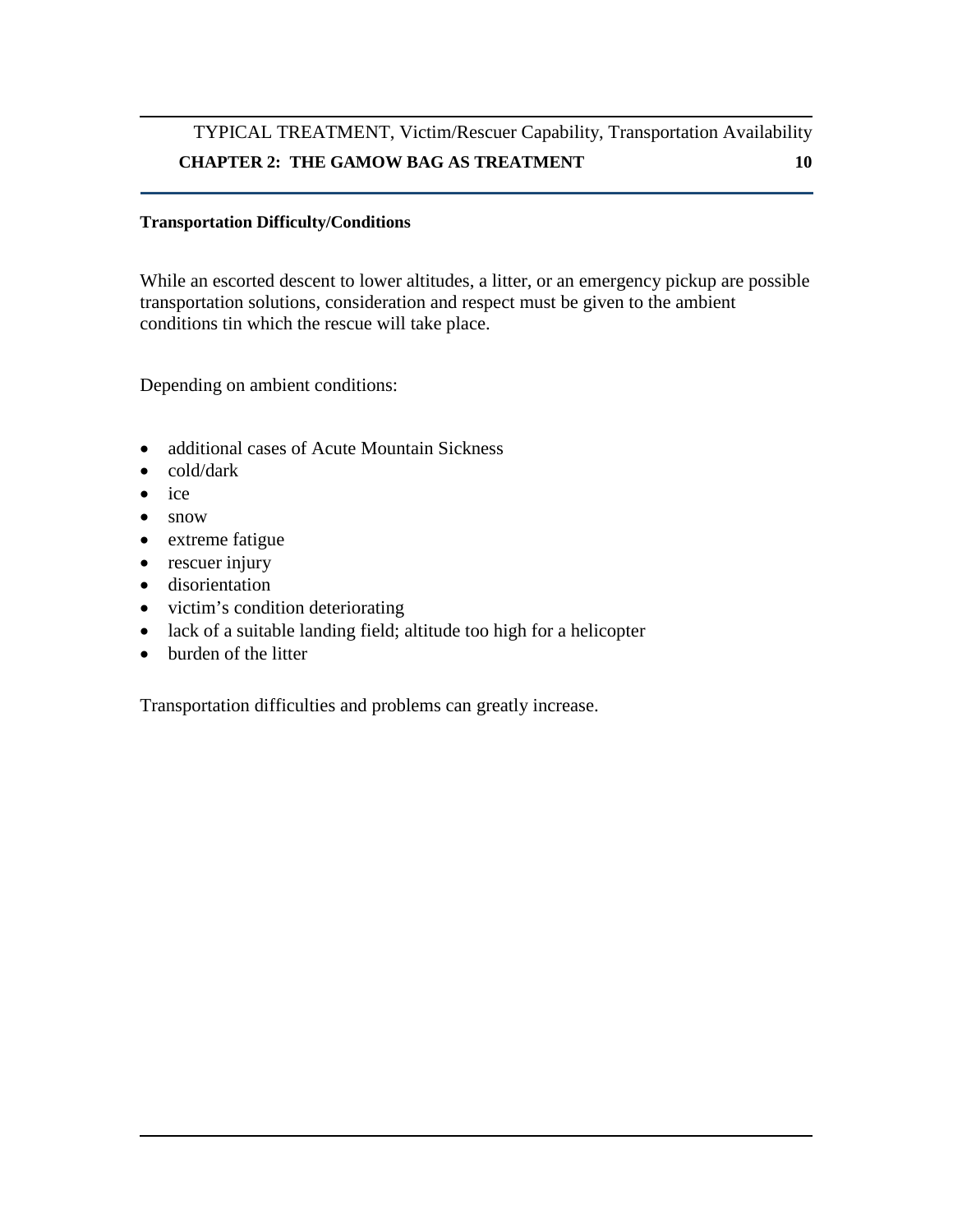#### **APPROVED TREATMENT: THE GAMOW BAG**

Up until now, after a person had been diagnosed as having AMS, the *only* safe and reliable method of treatment was for the victim to be physically moved to a lower altitude. As evidence by information in the earlier part of **CHAPTER 2**, physically moving an acute mountain sickness victim is often not very easy nor very practical.

However, The Gamow Bag has been designed as a portable first aid device that provides temporary treatment to victims suffering from varying degrees of acute mountain sickness on location.

The Gamow Bag works on the simple, yet extremely effective principle of increasing the atmospheric pressure around the victim. The increased atmospheric pressure inside of the Gamow Bag effectively simulates a several thousand foot decrease in altitude, *without requiring* the victim to perform any physical movement. (*see* **CHAPTER 1: INTRODUCTION TO ACUTE MOUNTAIN SICKNESS**; *page 4 for actual descent figures*). The Gamow Bag is simply a low pressure, portable version of a normal hyperbaric chamber.

#### **USE**

Using the Gamow Bag is easy. The victim can be placed into The Gamow Bag (or they can crawl into it if possible) just like into a sleeping bag. Using a simple foot operated pump to produce pressures of up to 2 psi, The Gamow Bag can be inflated quickly and easily, affording the victim a safe, reliable, and life saving temporary first aid device. If electricity is available the Gamow Bag is equipped with a shraeder valve where as an option a  $\frac{1}{4}$  hp Gast Oil-Less compressor may be connected for continuous venting at 2 psi. The relief valve will control the pressure so it does not exceed 2 psi. (CAUTION: DO NOT use any other compressor other than DAA-P.103EB. May cause over inflation)

#### **PRECAUTIONS**

Although the use of hyperbaric therapy as an effective first aid treatment is well established, The Gamow Bag should *only* be used on a temporary or emergency basis when standard medical care is not available.

The Gamow Bag *is not* intended to be used as a cure for acute mountain sickness. If a victim *does not* respond to The Gamow Bag treatments, and the symptoms persist, immediately evacuate the high altitude area for a lower altitude. *DO NOT* continue to a higher altitude.

However, if a victim responds well to the The Gamow Bag treatments, and is relieved of all acute mountain sickness symptoms, cautiously climbing back up to the higher altitudes can be done, making sure that the climber is constantly monitored for any recurrence of symptoms.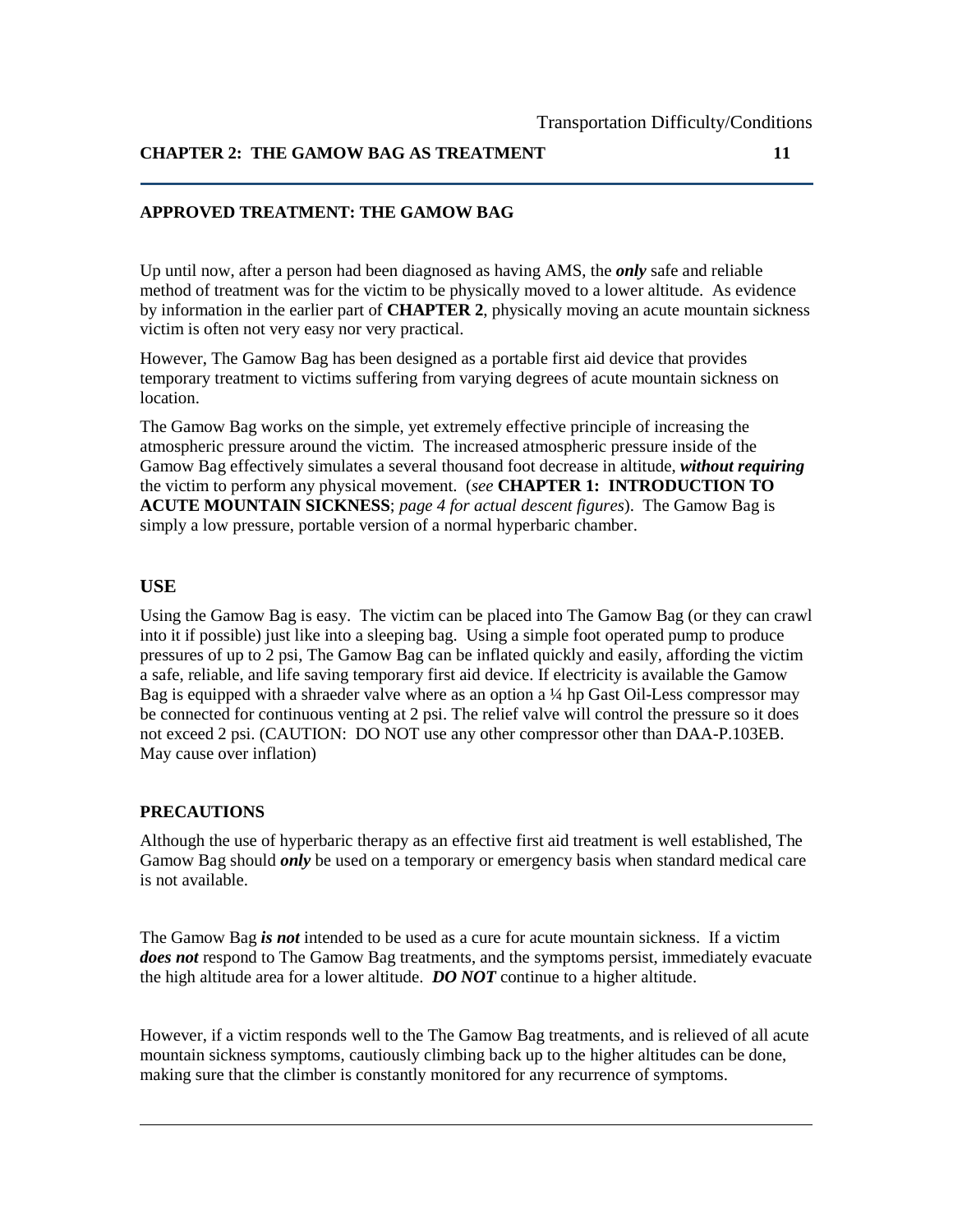# **CHAPTER 3: GAMOW BAG COMPONENT DESCRIPTION**

This is the **Gamow Bag Component Description** chapter and it discusses all of the different pieces that make up The Gamow Bag and how they work together. In this chapter we will be covering the following aspects of The Gamow Bag.

- The Gamow Bag
- Foot Pump
- Intake Valves
- Relief Valve
- Zipper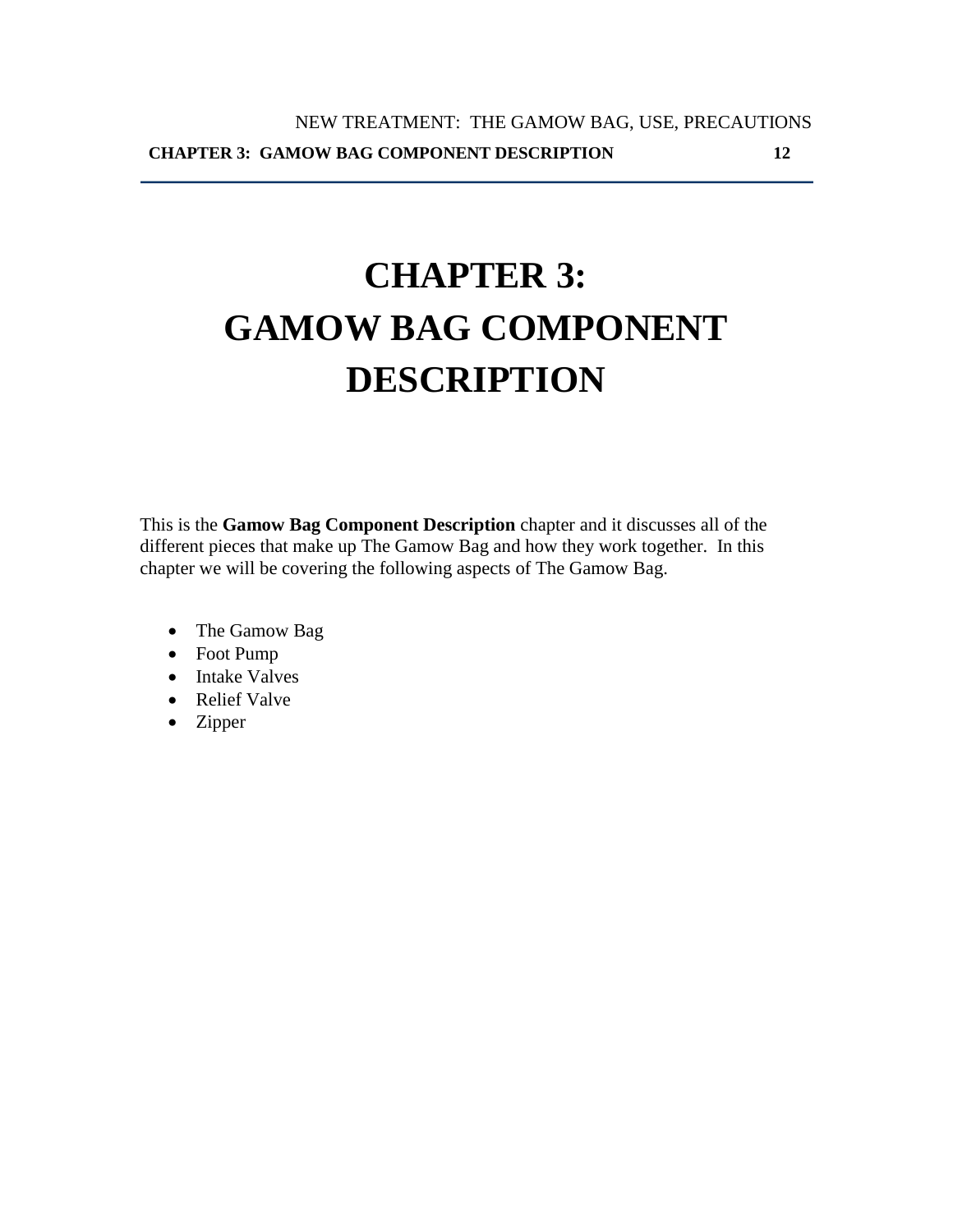

#### **THE GAMOW BAG**

The Gamow Bag is constructed out of an acoustically transparent and non-permeable urethane coated nylon material that is:

- durable;
- light weight, and;
- **not compromised** by temperature extremes.

Around The Gamow Bag are five nylon web straps. These straps:

- add structural rigidity;
- limit movement, and;
- tether The Gamow Bag.

Two windows have also been incorporated into the nylon shell of The Gamow Bag to allow:

- victim observation;
- victim/trained user communication;
- ambient light into the Gamow Bag, and;
- a reduced sense of claustrophobia.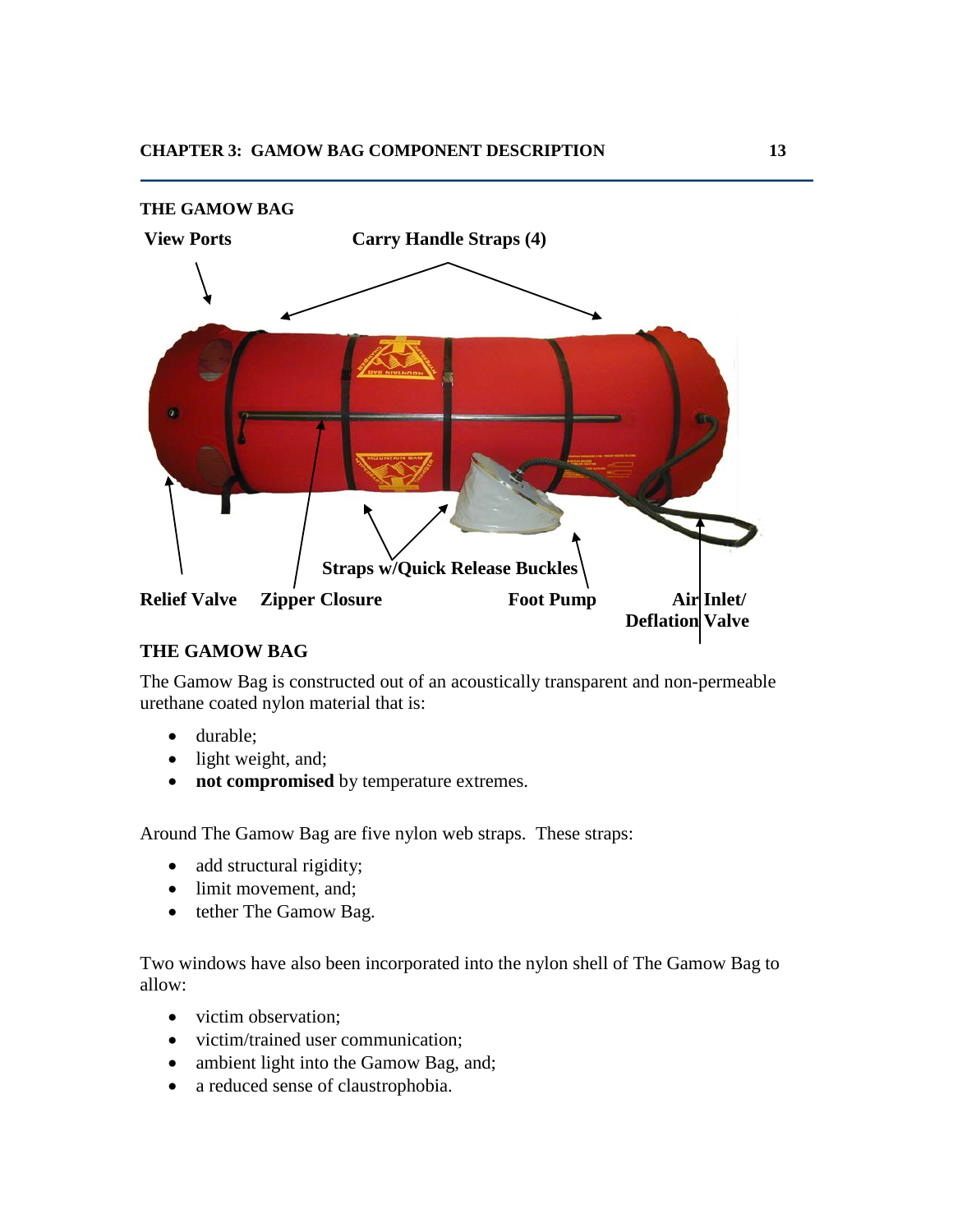#### **CHAPTER 3: GAMOW BAG COMPONENT DESCRIPTION 14**

#### **FOOT PUMP, INTAKE VALVE**

#### **FOOT PUMP**

To effectively simulate physical victim's

movement to lower altitudes, The Gamow Bag incorporates a simple foot operated air pump that is capable of producing pressures up to 2 psi (103 mm Hg).

This 2 psi pressure increase, can, depending on altitude, effectively simulate to a victim inside The Gamow Bag, an altitude change (decrease)

# of up to 2802m (9195ft).

#### **INTAKE VALVE**

Pressurizing The Gamow Bag is accomplished by first attaching the foot operated pump to the black intake valve located at the foot portion of the nylon bag. (For use with air compressor- use accessory compressor hose)

#### **OPERATION**

Insert the foot pump hose by firmly pressing the end connector into the intake valve. Then screw on the end of the hose into the **Center** port of the foot pump marked "pressure". This **Cente**r hose port will produce **increased volume** of air and makes pumping easier. After initially filling the Gamow Bag fully with air, disconnect the hose from the Center port and attach to the **Lower** port marked "Inflate" . This lower port will produce **increased pressure** to allow a 2 psi inflation.

**Caution**: Always disconnect hose from Gamow Bag first before disconnecting from foot pump, to prevent air from escaping.





THE GAMOW BAG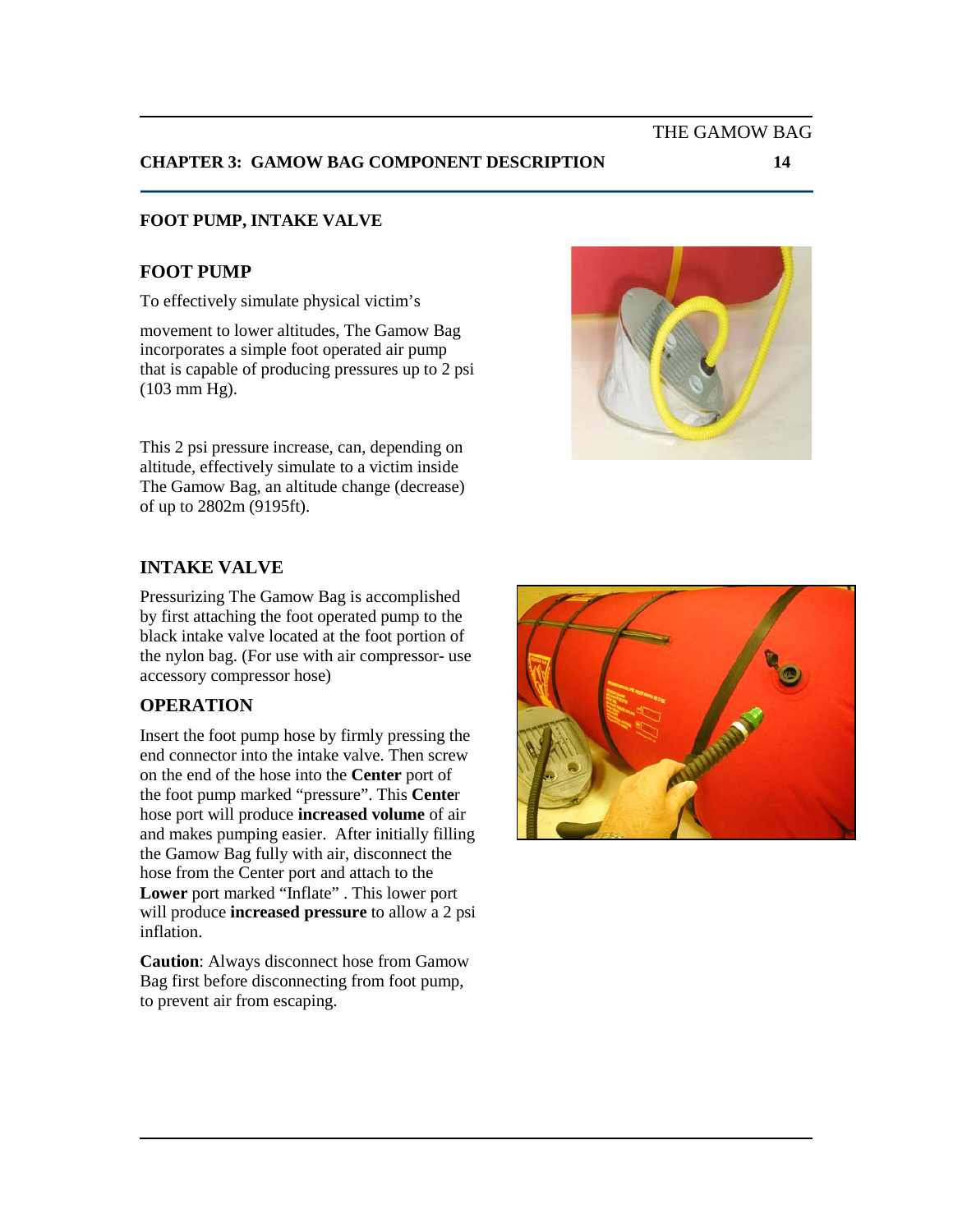To limit pressure build-up inside of The Gamow Bag, a pressure relief valve has been incorporated to relieve pressure at 2 psi.

Note: In the unlikely event the relief valve fails to function, simply crack open the zipper slightly to create an exchange of air.

Caution: Check to see if the relief valve is functioning prior to use. If it is not, call for replacement. (1800-382-2491)

Continue pumping at  $10 - 20$  pumps per minute (ppm) to maintain air flow through The Bag. (**Note:** The chamber is not air-tight and some air loss is expected through the pass-throughs and zipper, however, the foot-pump will maintain 2 psi pressure at the designated ppm)



#### **ZIPPER**

The Gamow Bag is equipped with an easy to use and conveniently located aerospace type zipper that allows easy victim ingress and egress to The Bag.

This zipper is:

- durable
- essentially leak-proof, and;
- remains flexible at temperature extremes.

Note: It is recommended that the zipper be stored in the open position when not in use, to avoid taking a compression set. Also, occasionally clean zipper and lubricate with lubricant provided.

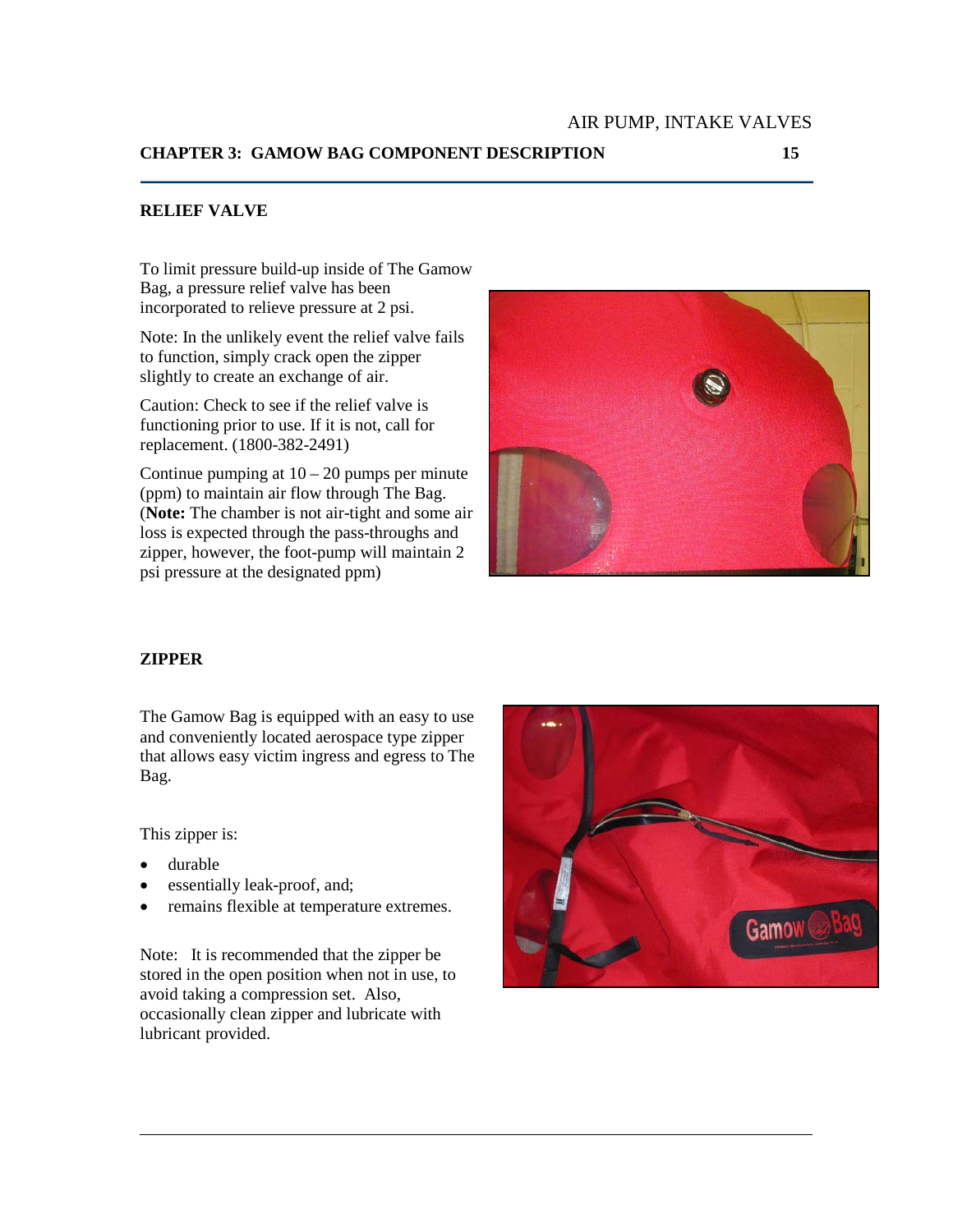# **CHAPTER 4: SETTING UP AND OPERATING THE GAMOW BAG**

This is the **Setting Up and Operating The Gamow Bag** chapter and it discusses the following operational aspects of The Gamow Bag:

- Preparation
- Removal from the Carrying Bag
- Set-Up
- Operating The Gamow Bag (continuous venting)
	- Important Procedures
	- Removing the Victim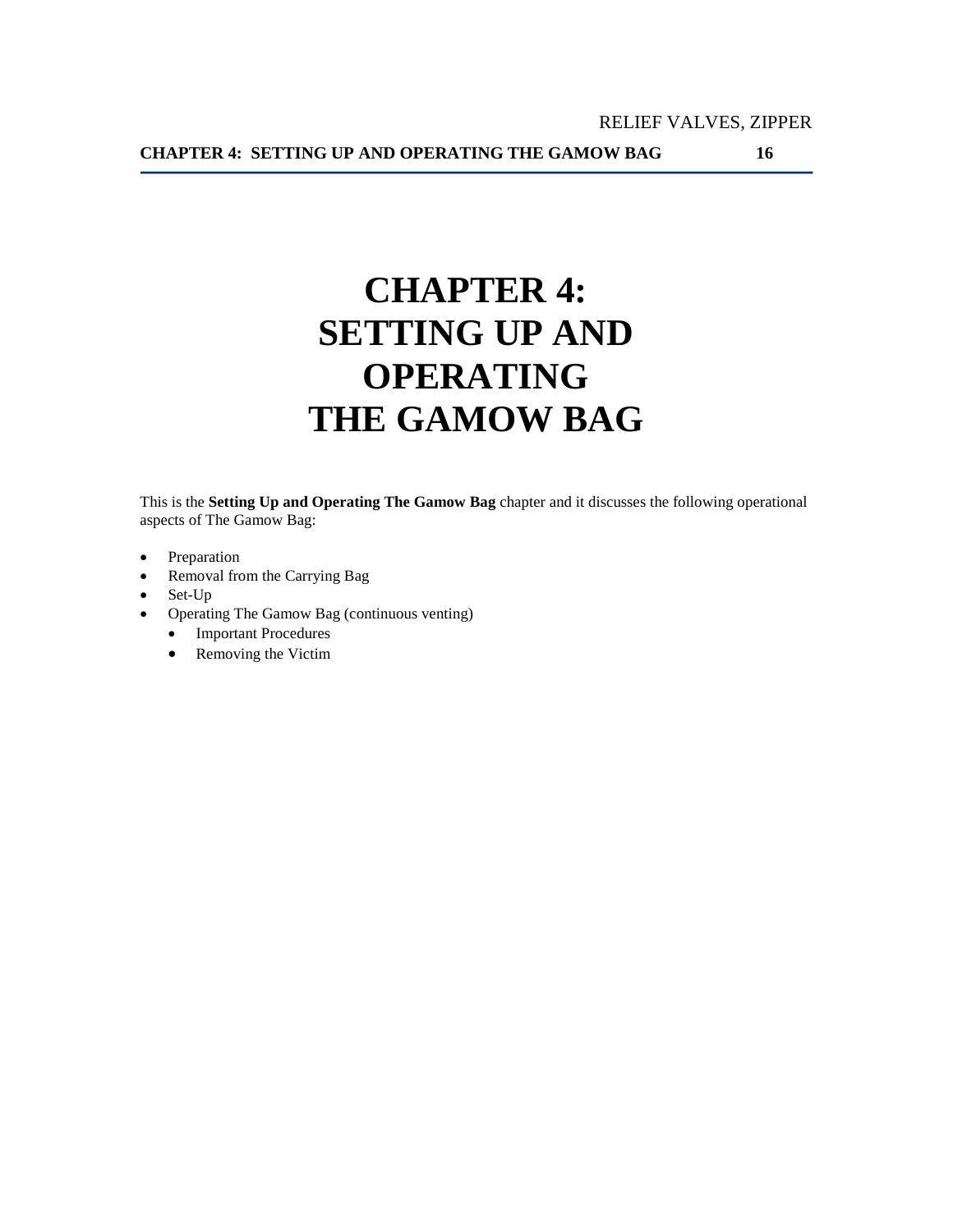#### **PREPARATION, REMOVAL FROM CARRYING BAG, SET-UP**

- 1. Before removing The Gamow Bag from its carrying bag, prepare the surface that The Bag will set on so that it is:
	- Smooth
	- flat as possible
	- free of sharp or jagged edges



2. Carefully unfold the Gamow Bag 3. Attach the hose from the foot and lay it on the prepared surface operated air pump to the gray and lay it on the prepared surface operated air pump to the gray<br>with the zipper and window facing intake valve located near the with the zipper and window facing up. foot of the Gamow Bag by



 firmly pressing the hose into the fitting.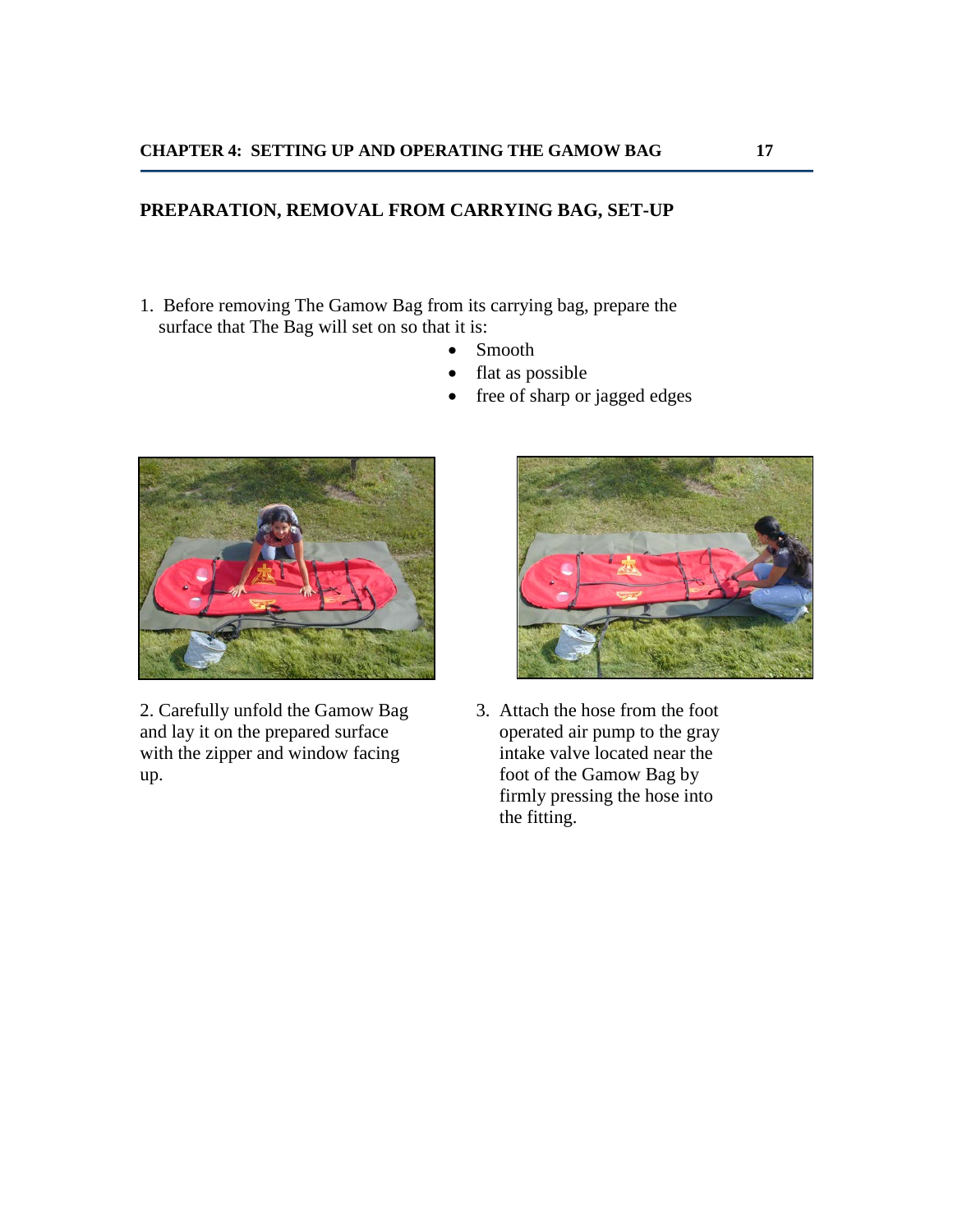#### PREPARATION, REMOVAL FROM CARRYING BAG, SET-UP

#### **CHAPTER 4: SETTING UP AND OPERATING THE GAMOW BAG** 18

#### **OPERATING THE GAMOW BAG (continuous venting)**



- 4. Carefully help the victim get into The Gamow Bag. Have victim sit in the bag with their feet all the way up in the end of the bag. Then lay the victim back in the supine position, being careful not to overstretch the zipper closure. *NOTE:* Depending on ambient conditions, a blanket or sleeping bag may be used for added warmth.
- 5. Pull the zipper closed until it contacts the end stop. Just prior to full closure have victim, if able, extend arms and legs to enlarge the Gamow Bag, which will reduce the amount of air required for full inflation.

*NOTE:* Failure to close the zipper will decrease the

effectiveness of The Gamow Bag by not allowing it to attain or maintain full pressure.

*NOTE:* Two hoop straps have quick release buckles which can be disengaged to allow for ease in entering and exiting chamber. (Reattach prior to inflating)



- 6. Pump the foot operated air pump to begin inflation.
- *NOTE:* Pump up The Gamow Bag with steady pump strokes for maximum effectiveness.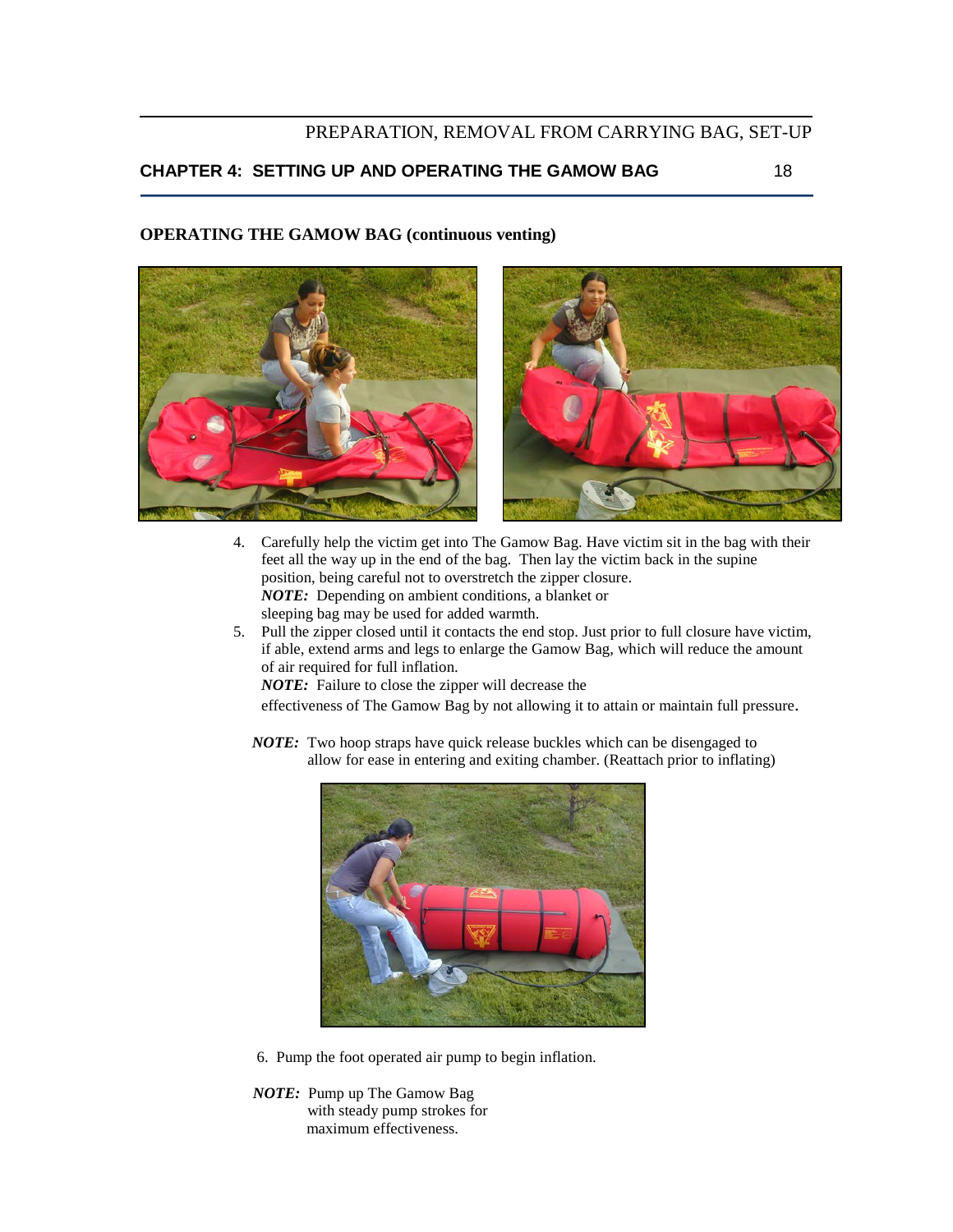#### OPERATING THE GAMOW BAG (continuous venting) **CHAPTER 4: SETTING UP AND OPERATING THE GAMOW BAG 19**

#### **OPERATING THE GAMOW BAG (continuous venting)**

#### **Important Procedures**

7. After checking to be sure that the nylon web retaining straps *are not* twisted and that they are in their proper locations, you *must* now be concerned with establishing and maintaining the inlet volume to be pumped into The Gamow Bag:

| <b>Pumps/Minute</b> Cubic Feet/Minute | <b>Liters/Minute</b> |
|---------------------------------------|----------------------|
|                                       |                      |
|                                       |                      |

#### **NOTE:**

Since the volume of air delivered by the foot operated air pump varies with both the abilities of the pumper and the altitude, a pump per minute rate of 10 to 20 must be maintained at all times to ensure adequate victim protection from excessive carbon dioxide concentration.

#### **OPERATING THE GAMOW BAG (continuous venting)**

#### **Removing the Victim**



8. Removing a victim from The Gamow Bag is easy. With your finger, depress and turn the internal valve stem of the air inlet to the lock down position. When in the lock down position, the valve stem will be *locked* open and will allow the pressure inside of The Bag to be released. After the bag has deflated, open the zipper until it contacts the end stop and remove the victim.

#### **CAUTION**

After locking down the internal valve stem and removing the victim from The Bag, **MAKE SURE THAT** you return the valve stem to its *original, not locked down (closed) position* to prevent any loss of air pressure the *next* time The Bag is used.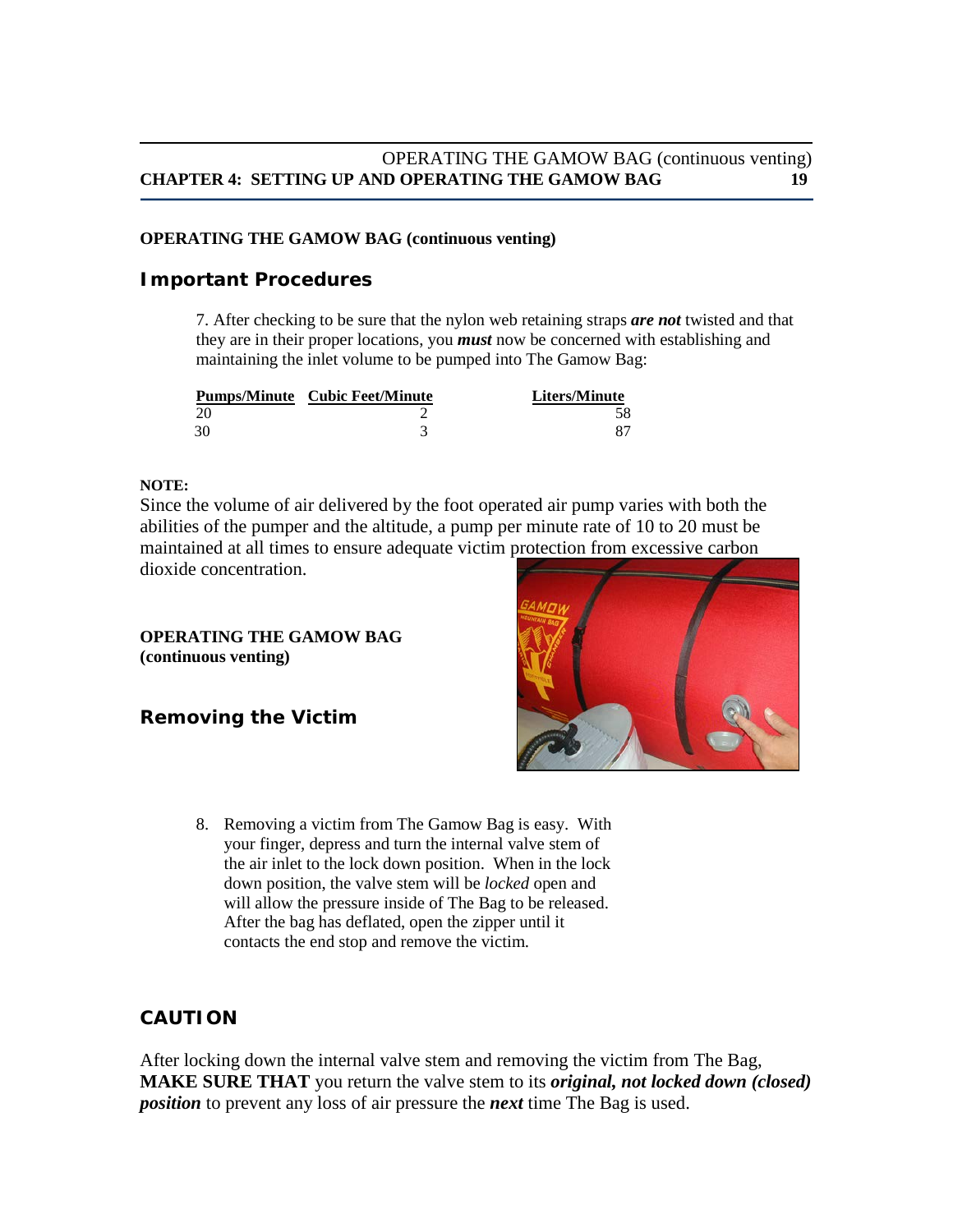OPERATING THE GAMOW BAG (continuous venting), Important Procedures, Removing the victim

#### **Chapter 5: VICTIM CONSIDERATIONS** 20

# **CHAPTER 5:**

## **VICTIM CONSIDERATIONS**

#### **THINGS TO CONSIDER BEFORE USING THE GAMOW BAG**

*NOTE: The following list of victim considerations should be addressed before closing the zipper on The Gamow Bag.*

- Make sure that the victim has taken care of personal needs.
- Make sure that the victim is as comfortable as possible.
- Explain, to the victim, that they will be able to communicate normally.
- Establish, with the victim, an emergency visual or oral signal indicating a need to get out of The Bag.

#### **NOTE:**

In the unlikely event that the zipper cannot be opened, any sharp object, such as a knife, can be used to cut open The Bag. If this need occurs, be careful *not* to injure the victim when cutting The Bag.

- Make sure that the victim knows that The Bag will take a few minutes to fully inflate. It should be stressed that The Bag will not inflate instantly. *This is normal.*
- Explain, to the victim, that the air inside of The Bag will be continually exchanged, and that they will have *no* difficulty in breathing. **BREATHE NORMALLY**
- Make sure that the victim knows that a momentary stop in pumping is part of the typical operating procedure and that there is *no* need to be concerned. *This is normal.*
- Make sure that the victim knows that as the pressure in The Gamow Bag increases, their ears may "pop". If this is the case, instruct them to clear their ears by swallowing. *This is normal.*
- Depending on ambient conditions, a blanket or sleeping bag may be used to keep the victim warm while inside of The Bag.
- Always maintain visual or oral communications with the victim.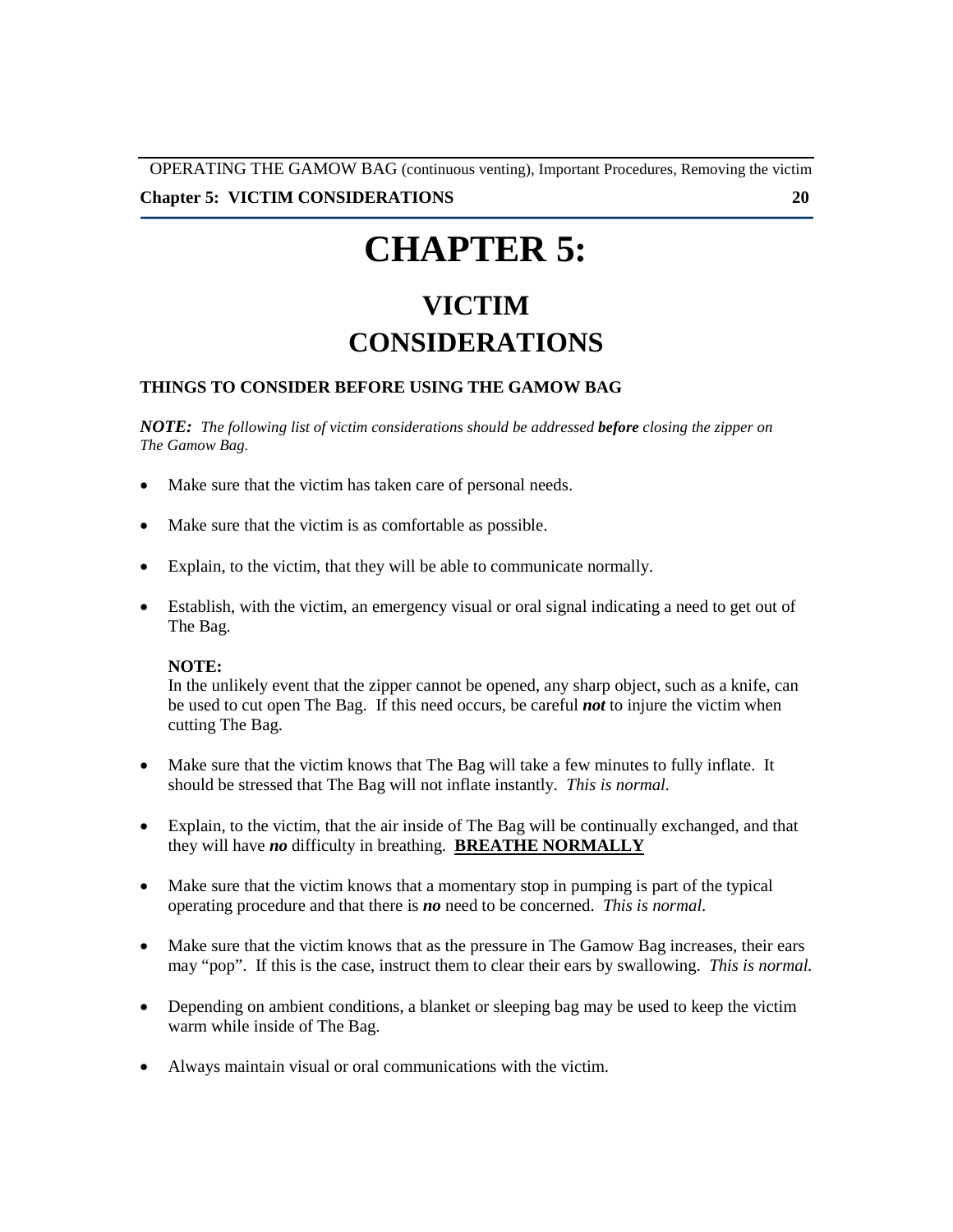• If the victim is capable, ask them to extend their arms and legs outward to partially inflate The Bag prior to closing the zipper. This action will save time and effort when inflating The Bag up to the 2 psi maximum.

#### THINGS TO CONSIDER BEFORE USING THE GAMOW BAG **CHAPTER 6: SAFETY CONSIDERATIONS 21**

## **CHAPTER 6: SAFETY CONSIDERATIONS**

This is the **Safety Considerations** chapter and it discusses the following aspects of The Gamow Bag:

- Safety and The Gamow Bag
	- Otic Barotrauma
	- Decompression Sickness
	- Pulmonary Hyperexpansion
	- Excessive Carbon Dioxide Exposure

#### **SAFETY AND THE GAMOW BAG**

#### **Otic Barotrauma**

Def. increased (not equilibrating) pressure on the tympanic membrane causing rupture

If the ear canal was blocked, the increase in pressure would not equilibrate across the tympanic membrane, causing ear pain to increase as the pressure increases. If the pressure increase continues, tympanic membrane rupture could occur. This condition, when using The Gamow Bag, is very rare, as pain usually alerts the victim long before any rupture can occur. As a preventative measure against this condition, try to exclude victims with:

- blocked ear canals
- upper respiratory infections

If the victim's mountain sickness is very serious, try treating the victim by very slowly pumping up The Gamow Bag while constantly asking/monitoring the victim for any signs of pain or discomfort.

*However, if pain or discomfort persists, stop pumping The Gamow Bag immediately. DO NOT continue treatment.*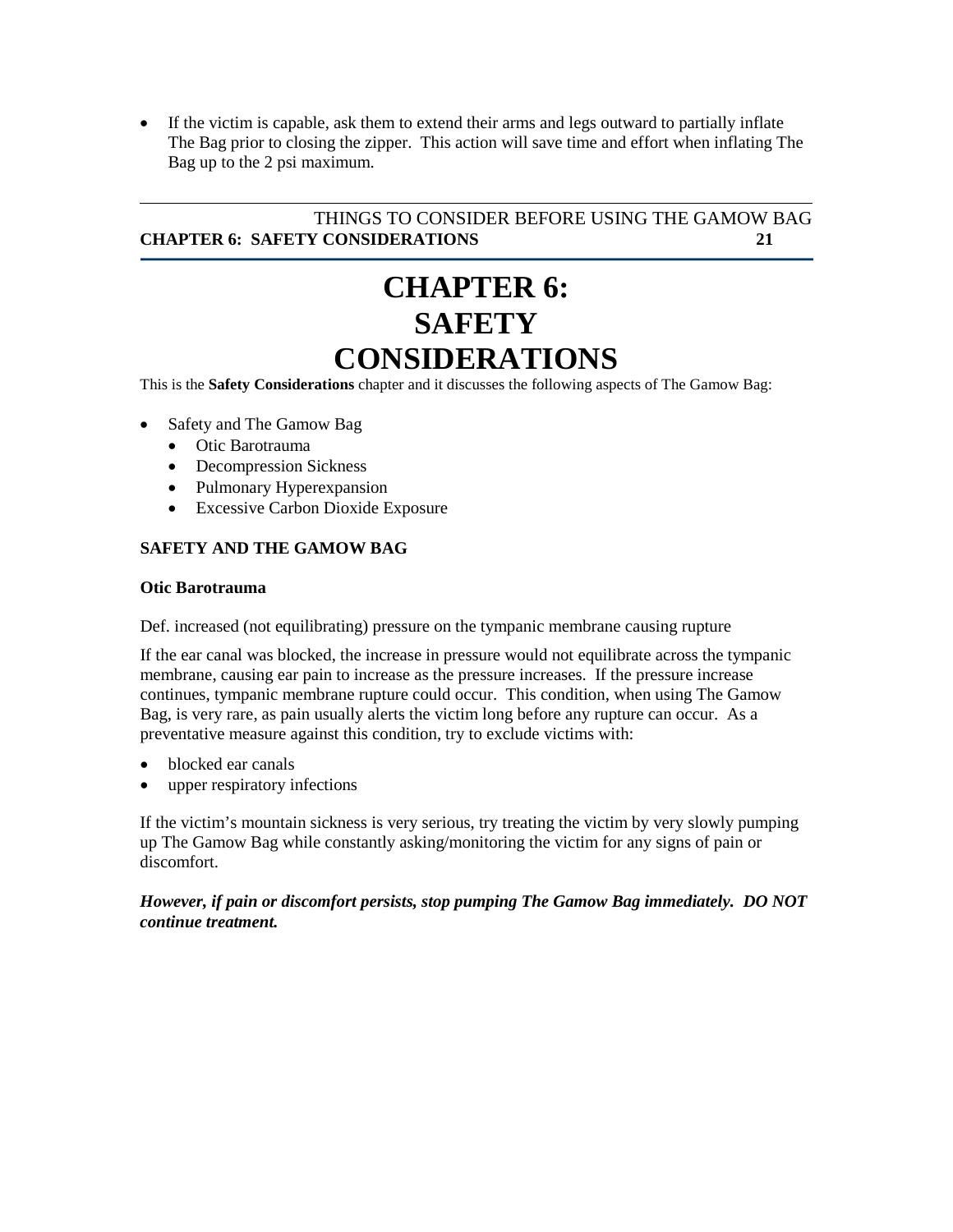#### SAFETY AND THE GAMOW BAG, Decompression Sickness **CHAPTER 6: SAFETY CONSIDERATIONS 22**

#### **Pulmonary Hyperexpansion**

*Def. uncontrolled expansion of a volume of air in the lungs that is caused by a rapid pressure drop*

If The Gamow Bag looses pressure rapidly, there is concern that Pulmonary Hyperexpansion could occur. This is possible only under the following circumstances:

• The victim would have to have completely filled their lungs with air, and be holding their breath at the time of decompression. This would cause the air in the lungs to expand, and possibly cause damage.

Because breath holding is a natural tendency while underwater, most cases of Pulmonary Hyperexpansion have been reported by divers. Fortunately, breath holding is not a usual response during rapid decompression in a hyperbaric chamber, as the expanding air would stimulate exhalation. *Keeping this in mind, all victims that are treated in The Gamow Bag must be informed that, in the unlikely event of a rapid decompression, they must exhale.*

#### **SAFETY AND THE GAMOW BAG**

#### **Excessive Carbon Dioxide Exposure**

#### *Def. a disorder caused by excessive carbon dioxide inhalation*

The victims inside of The Gamow Bag are in an enclosed structure and are expiring carbon dioxide. This carbon dioxide is concentrated to a level that is determined by the rate at which fresh air is pumped into The Bag.

*By strictly following the pumping rate given in this manual, the equilibrium value for carbon dioxide concentration will remain at less than 1%.*